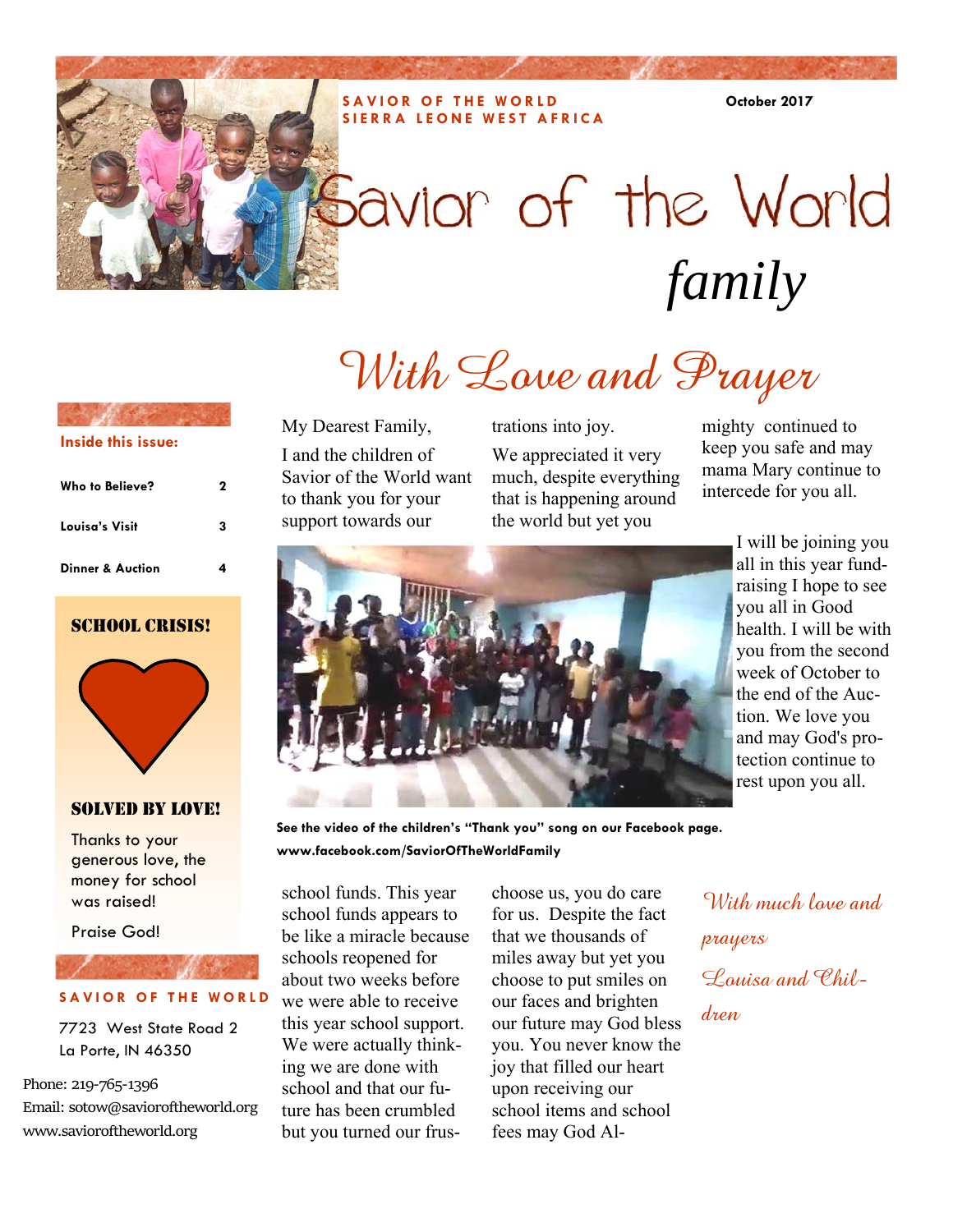

Page 2

## **Whom to Believe?**

Dear Brothers and Sisters of the Savior of the World Family,

May the Peace of our Lord Jesus be with you, now and always!

I would like to present to you some personal convictions about our choices in whom to believe. Most of what a typical human being knows is what he or she has accepted on belief from other people. I know, for example, that Zanzibar is an island, not because I have walked all the way around it, but because I have believed maps and other people who have told me. I believe that drinking milk and eating rice is good for me. I have never done a chemical analysis on how it affects my body, but I believe because my mother told me. Indeed my mother and my father told me many things; and because I believed them, I came to know what I may accept as credible data. By this way, I could grow in my knowledge of God, people and the universe.

One of my great teachers was the Most Reverend Doctor Marcel Madila Basanguka, the Archbishop of Kananga in the Democratic Republic of the Congo. He believed that the human being is capable of wisdom, and is indeed wise when he or she receives the gift of wisdom from God the Holy Spirit. When one accepts divine revelation as

data that houses the truth, one understands who may be believed and who should be believed. This starts with the family. My family is my first direct experience of God's gift and generous love. What is most important to believe as I continue to learn from day to day is coming to me from my family. I certainly am not confining myself to my blood family, to my cultural family or even to my national family. I am referring, rather, to all those that God the Creator, in his supreme wisdom, has given to me to be my brothers and my sisters.

Within the family, the wisdom of God is not primarily for the super-smart. No, instead God has chosen to reveal his Love and Truth to the little ones. And the one who refuses to become as a little child can never enter into communion with divine wisdom. To say the same thing in different words: no one becomes a philosopher if he or she does not become a child totally dependent on the mysterious wisdom of the Creator. One has to live in lifelong friendship with the little ones.

But who are the little ones? They are those who suffer as divine Wisdom has suffered. How is this done? The word that the Archbishop used is this: compassion. To suffer with those who suffer is compassion; and without compassion one cannot become a wise human being, one cannot really become fully human. I am speaking of the compassion that flows like a mighty river of living water from the heart of the person who recognizes that his or her family is not confined to his or her village, district, region or country. I am speaking of the one who gives welcome to all those who are utterly deprived of the love and tenderness of the family. We think of the first Christian arrival in Africa: it was the baby Jesus himself cut off from his village, from his country  $- a$ child refugee in Egypt. Compassion is not born from reading, writing, intense study and attentive listening to lectures. Compassion is born from the opening of one's heart and mind to God's invitations that come through the poorest of the poor.

Let me tell you Tommy's story. Tommy told me what happened when he was young, during the Blood Diamond war. Rebels had occupied his village and had taken all the food. His father escaped from his village looking for food. He found some and came back to his house and told his wife: "Our children are not going to starve." It was at that point that the rebels with an apparent diabolical sense of timing

entered Tommy's house and demanded that his father give them all the food. Tommy's father responded calmly and gently that he would be happy to give rebels some food but that he was also going to feed his family. At that response, the rebels hacked Tommy's father to pieces with their knives and machetes.

Tommy's two older brothers fled. Tommy and his little brother Abu now went wandering for food together with their mother who was pregnant. She and the baby inside her body died soon; she was exhausted with hunger and fatigue. Tommy, a 6-yearold boy, and his 3-year-old brother Abu began running through the bush searching for food and for a way to stay alive. When they arrived in Freetown, they were almost dead from hunger. They met my friend Louisa Aminata Sankoh Hughes who was only 21 years old but already had the permission of her government to be the legal mother for 21 children. Louisa knew how to beg for food, medicine and all of life's necessities so she was not afraid to accept two more children. She knew how to be compassionate. She was enjoying communion with divine Wisdom. Tommy and Abu are to be believed because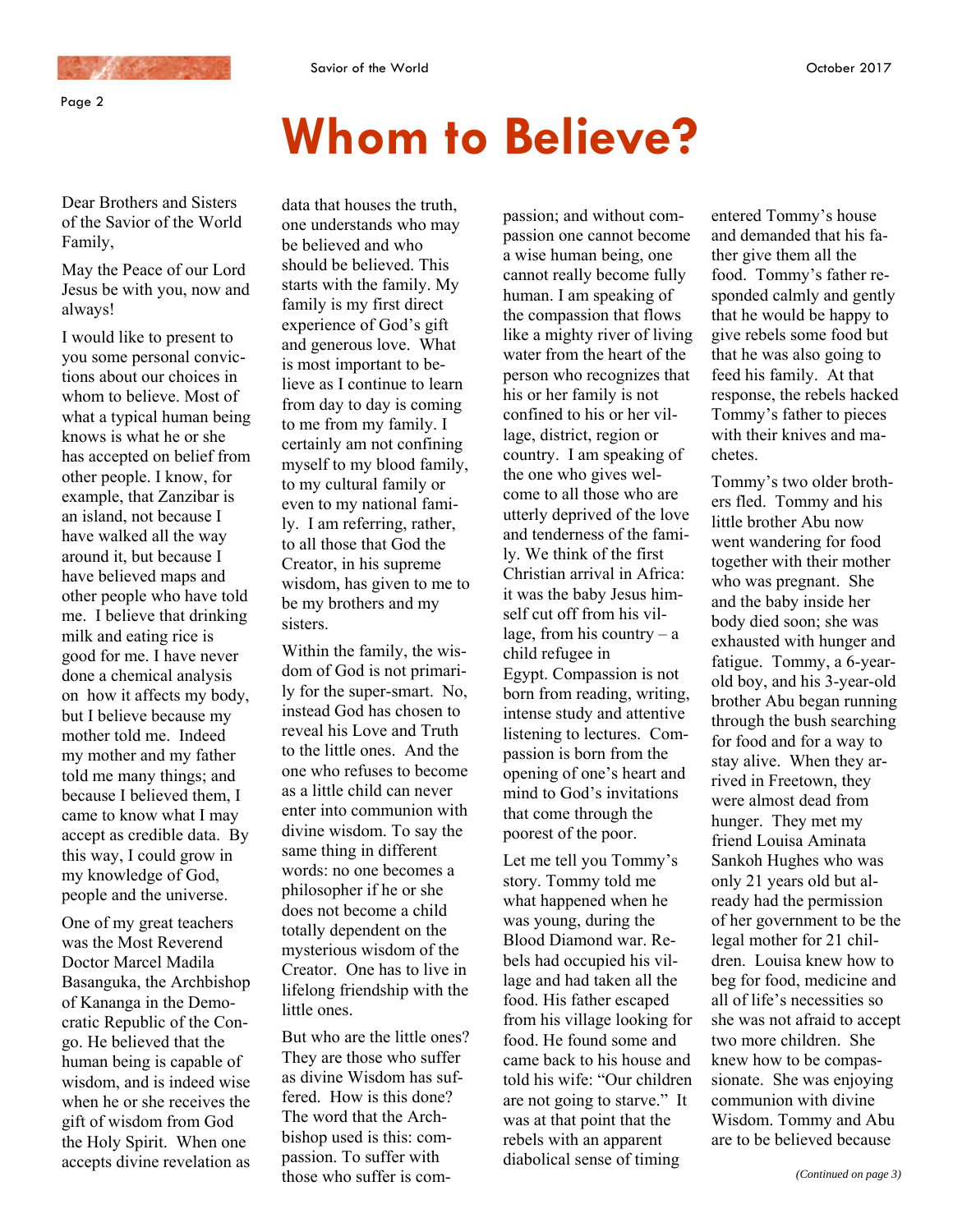Page 3

## **Whom to Believe?**

of what they have suffered. Louisa, who today is 35 years old and the mother of many children, is to be believed: she suffers in Eucharistic communion with divine wisdom.

Brothers and Sisters, I have told you whom I believe and whom I have befriended along the way to help me approach my Lord and my God when he judges me on the value of my life as a human being. One day after my death, divine Wisdom will be saying to me, "Whatever you have done to the least ones, to those

*(Continued from page 2)* who are my brothers and sisters, you have done it to me." I believe God will be speaking to me of my true family. Where do my mind and heart go today when I think of "my brother", "my sister"? Who lives in the depths of my soul? Who is family to me? Who do I believe? Who teaches me? The one who enters my life bleeding in the heart and in the soul, alone, sad, discouraged, and fearful: this is the person of whom God will speak to me when I face his decision for my eternal destiny.

passion and wisdom? Are you ready to offer your thanksgiving to God by suffering with him where he lives in the places overlooked and ignored by the vast majority of human beings? Are you ready to suffer with his children, with the sister or the brother who is dying from loneliness, fear, discouragement and confusion? Are you ready to enter into the joy of his eternal friendship? Is there any human being with whom you do not wish to spend an eternity?

I am very happy and grateful to be your brother, cre-

ated with you and for you because of a free divine decision. I will be happy to spend eternity with you. I believe God's decision to create you is a supremely wise one. I believe God's choice to give you to me as my sister, as my brother, is a supremely wise one. God has chosen to give both you and me the opportunity to live in a communion of truly gentle and beautiful love, to be together in the peace and joy of the human family, now and always.

Fr. Umuhozanimana

Are you a person of com-

### **Louisa is coming to visit us!**

 **Taste of Africa—St. Michael, Schererville, Oct. 8th, after all Masses Taste of Africa– St. Agnes, Sawyer, MI, Oct. 8th 3 PM Eastern Time**  Taste of Africa—St. Edward, Lowell, **Oct. 14 & 15th after all Masses Buckley Homestead Days, Lowell, Oct. 14 & 15th—Sausage-on-a-Stick Booth Taste of Africa, Ss. Cyril and Methodius, North Judson, Oct. 22nd after 11 AM Mass Speaking at Masses—LaPorte: St Joseph, St. Peter, and Sacred Heart, October 28-29 Taste of Africa—Sacred Heart, Wanatah, Nov. 4, after 5:30 PM Mass**  Taste of Africa—St. Mary, Otis, Nov. 5th, after 9:30 AM Mass • Dinner & Auction, St. Mary, Griffith, Nov. 11th, doors open 5:30 PM

*Taste of Africa* **is a FREE and family-friendly event. We will be serving authentic West Africa foods (made by Louisa) for you to taste, plus American dishes. Louisa will be giving an update about her home and would love to meet and talk with you. Please come!** 

**As usual, we are in need of auction items. If you have any new items to donate call Elaine at 219-775-5701 cell, or 219-923-4575 home**